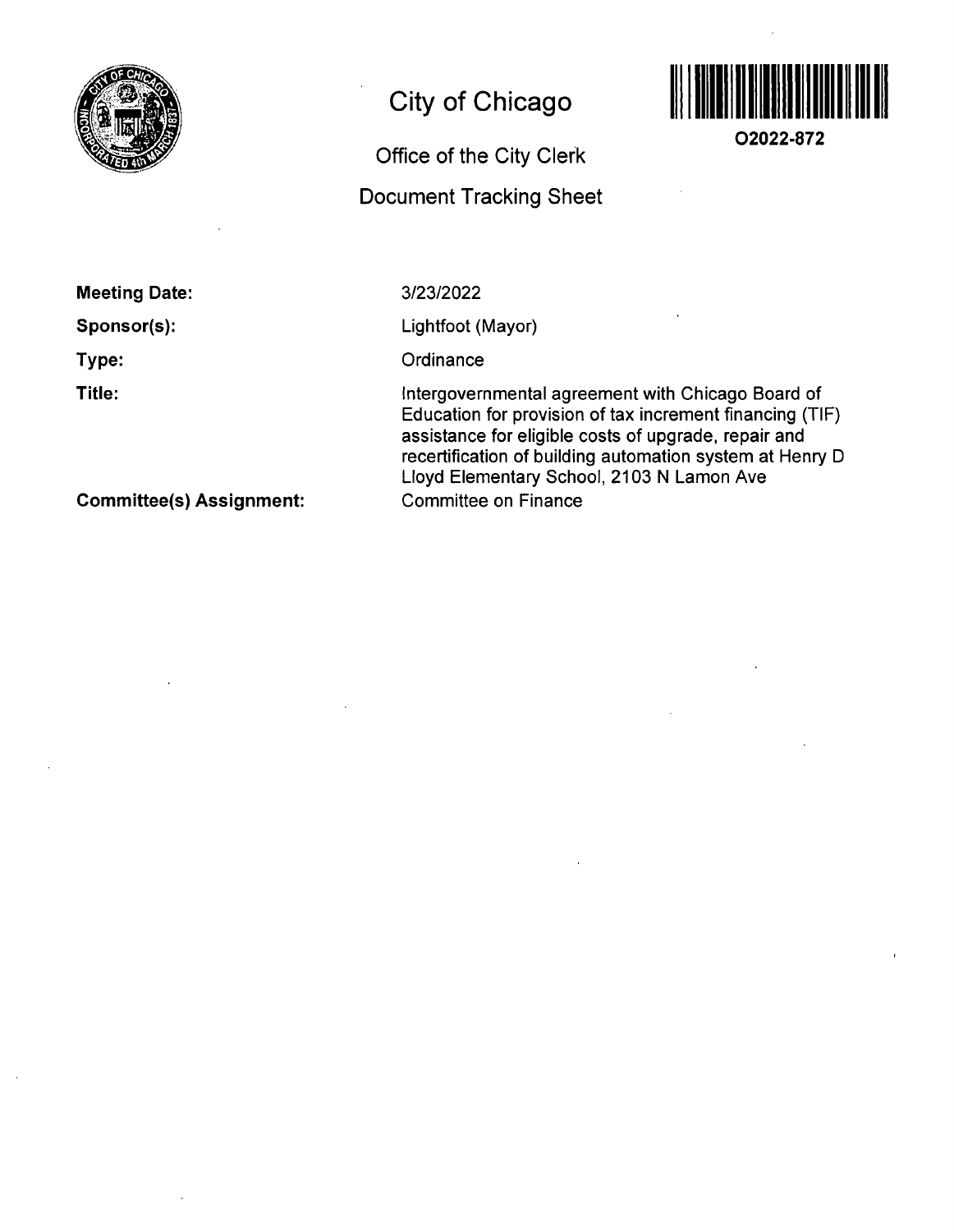

#### OFFICE OF THE MAYOR

### CITY OF CHICAGO

LORI E. LIGHTFOOT **MAYOR** 

March 23, 2022

## TO THE HONORABLE, THE CITY COUNCIL OF THE CITY OF CHICAGO

Ladies and Gentlemen:

At the request of the Commissioner of Planning and Development, I transmit herewith ordinances authorizing the execution of intergovernmental agreements with the Chicago Board of Education to provide TIF funding for improvements at various schools.

Your favorable consideration of these ordinances will be appreciated.

Very truly your Front E Mayor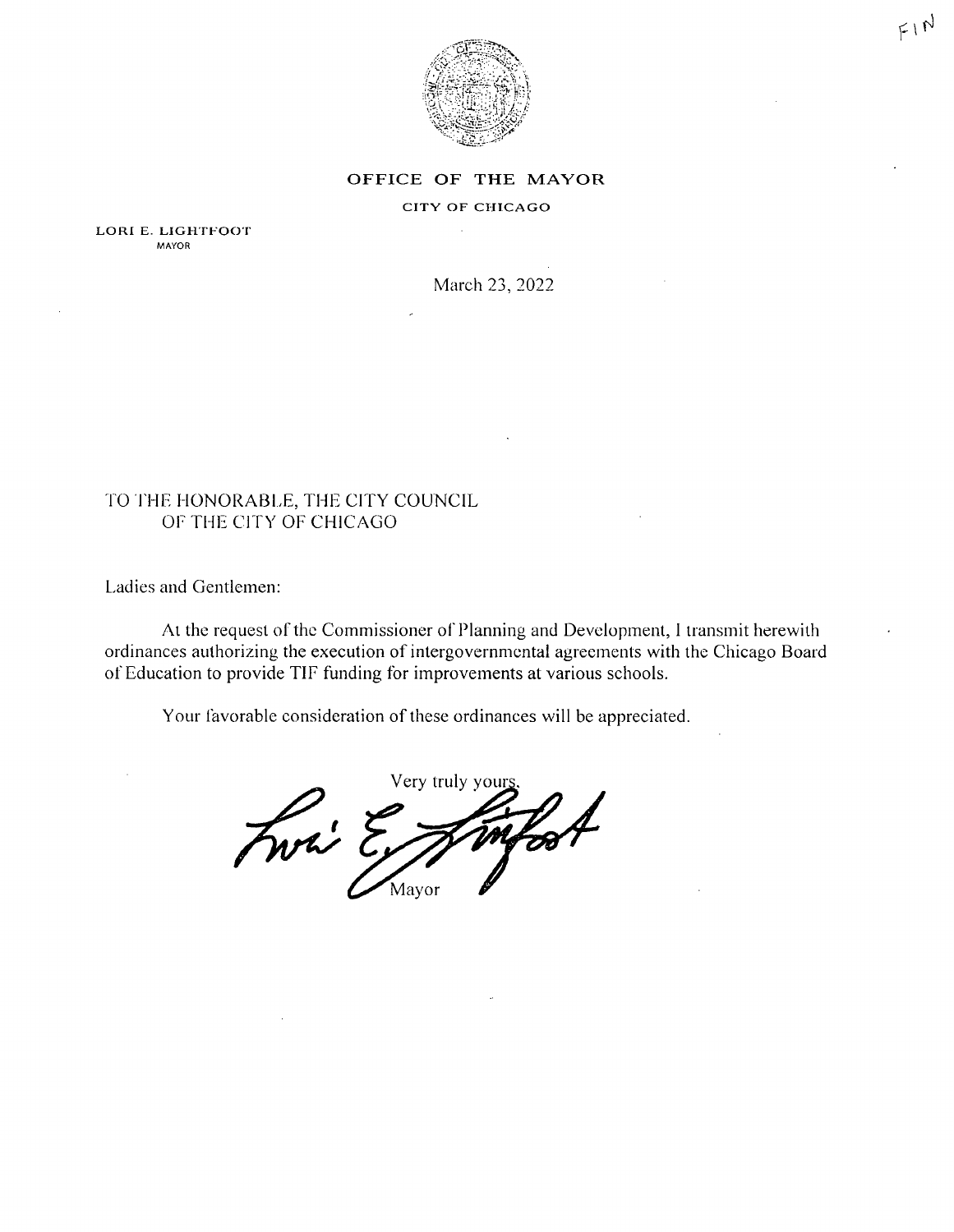### **ORDINANCE**

WHEREAS, the City of Chicago (the "City") is a municipal corporation and home rule unit of government under Article Vll, Section 6(a) of the 1970 Constitution of the State of Illinois, and as such, may exercise any power and perform any function pertaining to its government and affairs; and

WHEREAS, the Board of Education of the City of Chicago (the "Board") is a body politic and corporate, organized under and existing pursuant to Article 34 of the School Code of the State of Illinois, 105 ILCS 5/1-1 et seq.; and

WHEREAS, pursuant to the provisions of an act to authorize the creation of public building commissions and to define their rights, powers, and duties underthe Public Building Commission Act (50 ILCS 20/1 et seq.), the City Council of the City (the "City Council") created the Public Building Commission of Chicago to facilitate the acquisition and construction of public buildings and facilities; and

WHEREAS, the City is authorized under the provisions of the Tax Increment Allocation Redevelopment Act, 65 ILCS 5/11-74.4-1 et seg., as amended from time to time (the"Act"), to finance projects that eradicate blight conditions through the use of tax increment allocation financing for redevelopment projects; and

WHEREAS, under 65 ILCS 5/11-74.4-3(q)(7), such ad valorem taxes which pursuant to the Act have been collected and are allocated to pay redevelopment project costs and obligations incurred in the payment thereof ("Increment") may be used to pay all or a portion of a taxing district's capital costs resulting from a redevelopment project necessarily incurred or to be incurred in furtherance of the objectives of the redevelopment plan and project, to the extent the municipality by written agreement accepts and approves such costs; and

WHEREAS, the Board is a taxing district under the Act; and

WHEREAS, the Board operates a school identified in Exhibit A (the "School") located at the Property identified in Exhibit A (the "Property"); and

WHEREAS, the Board desires to undertake certain improvements at the School as described in Exhibit A (the "Project"); and

WHEREAS, in accordance with the provisions of the Act, the City Council: (i) approved and adopted a redevelopment plan and project (the "Plan") for a portion of the City identified on Exhibit A (the "Redevelopment Area"); (ii) designated the Redevelopment Area as a "redevelopment project area"; and (iii) adopted tax increment allocation financing for the Redevelopment Area, pursuant to ordinances (collectively, the "TIF Ordinances") adopted on the date (or dates, if subsequently amended) and published in the Journal for such date(s), identified on Exhibit A: and

WHEREAS, all of the Property lies wholly within the boundaries of the Redevelopment Area; and

WHEREAS, Increment collected from the Redevelopment Area shall be known as the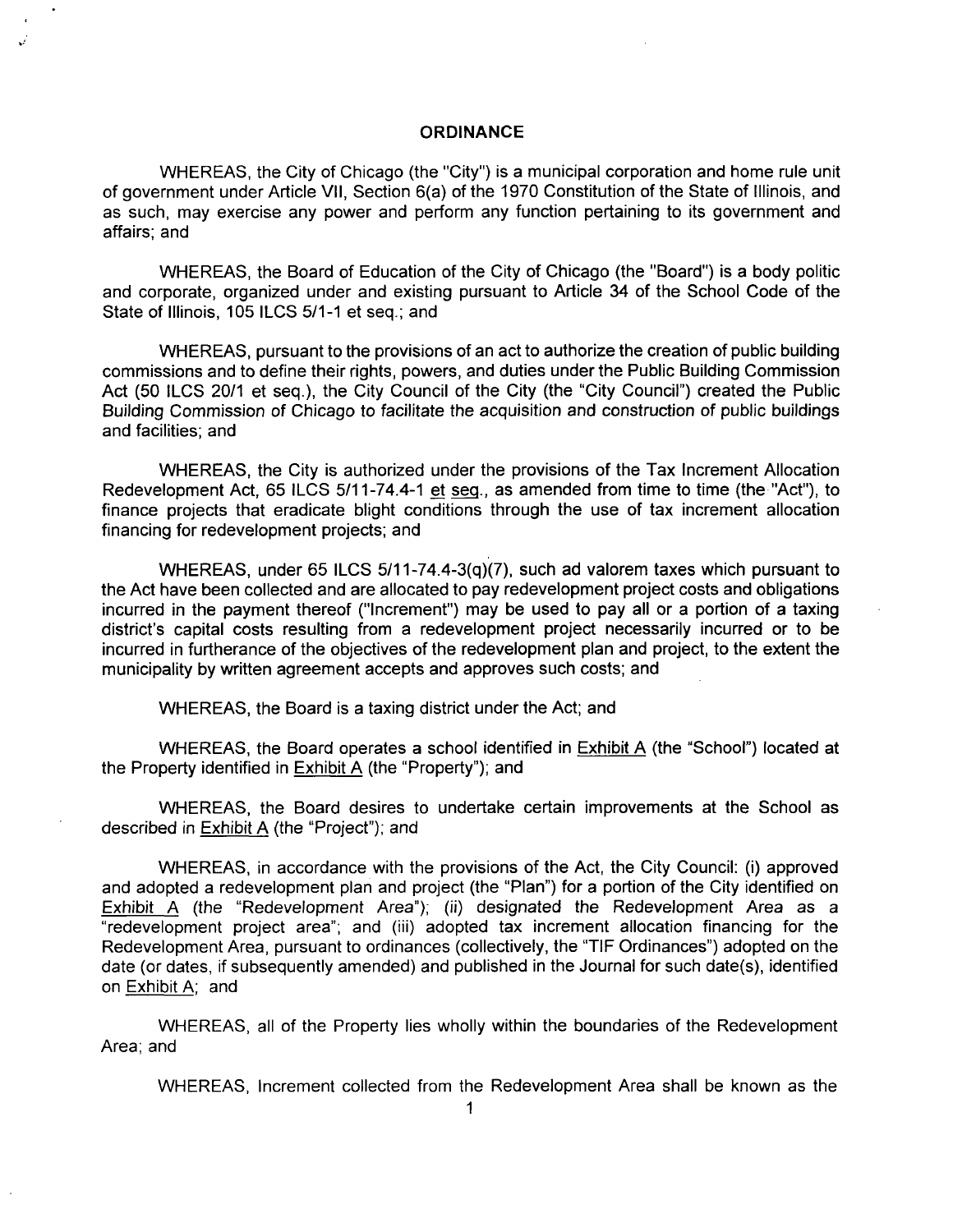"Redevelopment Area Increment"; and

WHEREAS, the Department of Planning and Development of the City desires to use a portion of the Redevelopment Area Increment in an amount not to exceed the amount identified in Exhibit A for the purpose of wholly or partially funding certain costs of the Project (the "TIF-Funded Improvements") to the extent and in the manner provided in this ordinance and the Agreement (as hereinafter defined); and

WHEREAS, a detailed budget for the Project (the "Project Budget") and an itemized list of the TIF-Funded Improvements are each incorporated into Exhibit A; and

WHEREAS, the Plan contemplates that tax increment financing assistance would be provided for public improvements, such as the Project, within the boundaries of the Redevelopment Area; and

WHEREAS, in accordance with the Act, the TIF-Funded Improvements are and shall be such of the Board's capital costs necessarily incurred or to be incurred in furtherance of the objectives of the Plan, and the City hereby finds that the TIF-Funded Improvements consist ofthe cost of the Board's capital improvements for the Project that are necessary and directly result from the redevelopment project constituting the Project and, therefore, constitute "taxing districts' capital costs" as defined in Section 5/11-74.4-03(u) of the Act; and

WHEREAS, pursuant to an ordinance adopted by the City Council on April 21, 2021, and published in the Journal of Proceedings for the City Council for such date at pages 29530 through 29549, the City Council approved a form of an intergovernmental agreement attached thereto for a project at Jacob Beidler Elementary School (the "Form Agreement"); and

WHEREAS, the City and the Board wish to enter into an intergovernmental agreement in substantially similar form to the Form Agreement, substituting the Project-specific terms with the information contained in Exhibit A. whereby the City shall pay for or reimburse the Board for the TIF-Funded Improvements related to the Project (the "Agreement"); now, therefore,

BE IT ORDAINED BY THE CITY COUNCIL OF THE CITY OF CHICAGO:

SECTION 1. The above recitals, and the statements of fact and findings made therein, are incorporated herein and made a material part of this ordinance.

SECTION 2. The City hereby finds that the TIF-Funded Improvements, among other eligible redevelopment project costs under the Act approved by the City, consist of the cost of the Board's capital improvements for the Project that are necessary and directly result from the redevelopment project constituting the Project and, therefore, constitute "taxing districts' capital costs" as defined in Section 5/11-74,4-03(u) of the Act,

SECTION 3. The Commissioner of Planning and Development and a designee are each hereby authorized, subject to approval by the City's Corporation Counsel, to negotiate, execute and deliver the Agreement and such other documents as may be necessary to carry out and comply with the provisions of the Agreement, with such changes, deletions and insertions as shall be approved by the persons executing the Agreement on behalf of the City,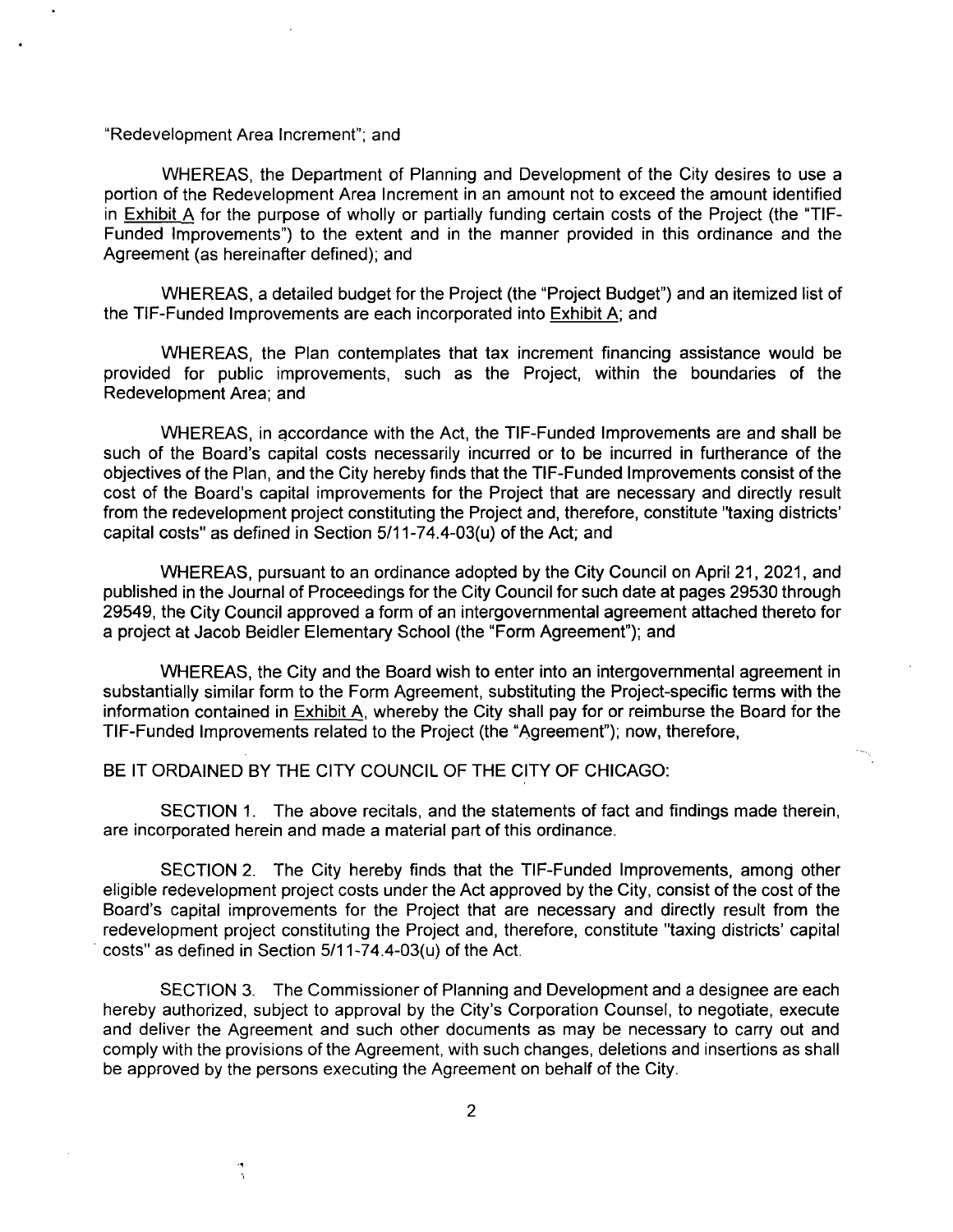SECTION 4. To the extent that any ordinance, resolution, rule, order or provision of the Municipal Code of Chicago, or part thereof, is in conflict with the provisions of this ordinance, the provisions of this ordinance shall control. If any section, paragraph, clause or provision of this ordinance shall be held invalid, the invalidity of such section, paragraph, clause or provision shall not affect any of the other provisions of this ordinance,

SECTION 5. This ordinance takes effect upon passage and approval.

 $\ddot{\phantom{a}}$